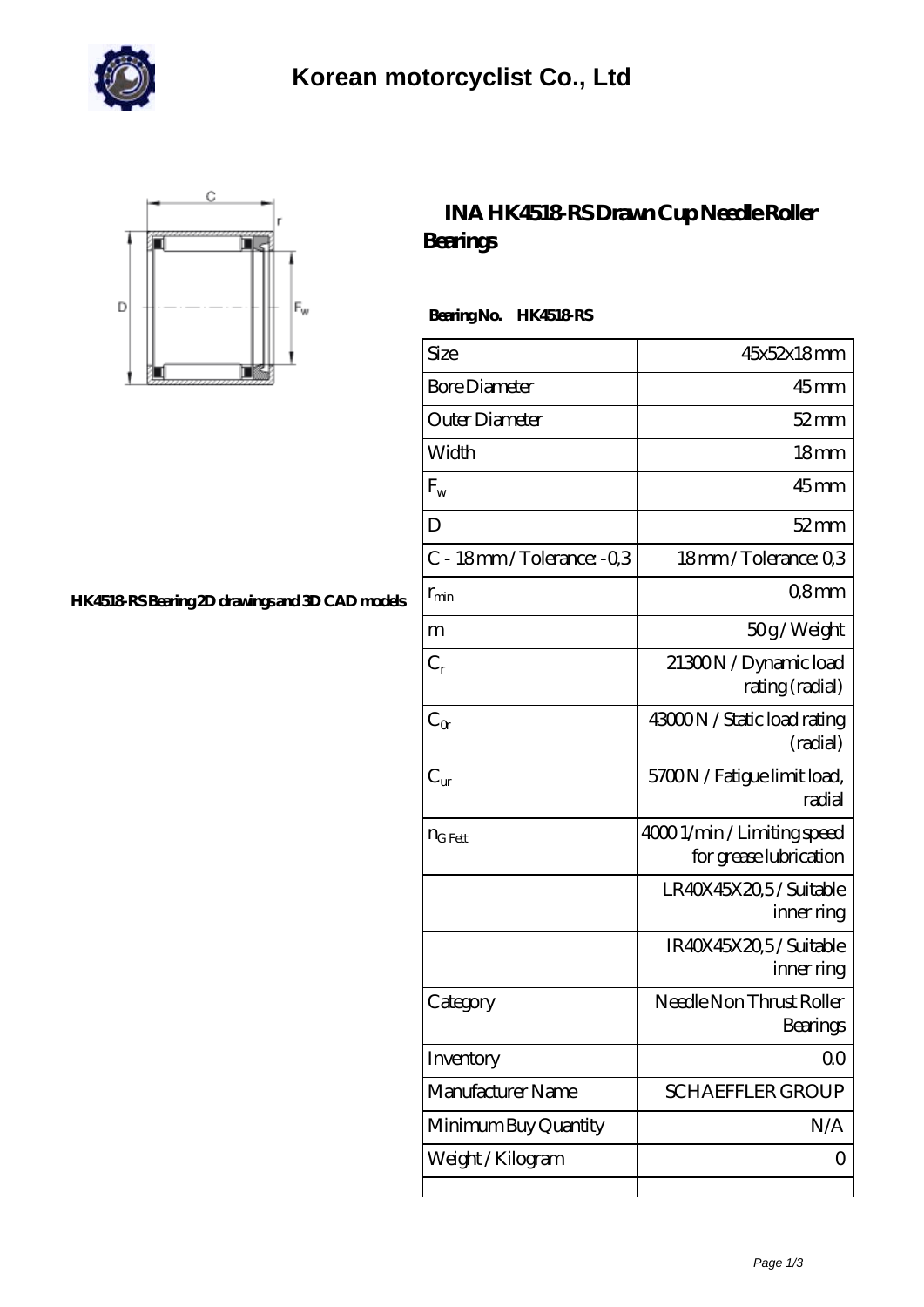

## **[Korean motorcyclist Co., Ltd](https://m.johnsparagana.com)**

| Product Group             | <b>BO4144</b>                                                                                                                                                                                                                   |
|---------------------------|---------------------------------------------------------------------------------------------------------------------------------------------------------------------------------------------------------------------------------|
| Rolling Element           | Needle Roller Bearing                                                                                                                                                                                                           |
| Component                 | Roller Assembly with Outer<br>Ring - No Inner Ring                                                                                                                                                                              |
| Enclosure                 | 1 Seal                                                                                                                                                                                                                          |
| Self Aligning             | No                                                                                                                                                                                                                              |
| Retainer                  | Yes                                                                                                                                                                                                                             |
| Number of Rows of Rollers | Single Row                                                                                                                                                                                                                      |
| Separable                 | No                                                                                                                                                                                                                              |
| Closed End                | No                                                                                                                                                                                                                              |
| Inch - Metric             | Metric                                                                                                                                                                                                                          |
| Relubricatable            | No                                                                                                                                                                                                                              |
| Thrust Bearing            | No                                                                                                                                                                                                                              |
| Long Description          | 45MM Bore; 52MM<br>Outside Diameter; 18MM<br>Width; Needle Roller<br>Bearing, Roller Assembly<br>with Outer Ring - No Inner<br>Ring, 1 Seal; Not Self<br>Aligning Retainer; Single<br>Row of Rollers, Not<br>Separable; Not Clo |
| <b>Other Features</b>     | 2 Rib Outer Ring   Drawn<br>Cup Bearing   Steel Cage                                                                                                                                                                            |
| Category                  | Needle Non Thrust Roller<br>Bearing                                                                                                                                                                                             |
| <b>UNSPSC</b>             | 31171512                                                                                                                                                                                                                        |
| Harmonized Tariff Code    | 848299.65.30                                                                                                                                                                                                                    |
| Noun                      | Roller Assembly with Outer<br>Ring                                                                                                                                                                                              |
| Keyword String            | Bearing Needle                                                                                                                                                                                                                  |
| Manufacturer URL          | http://www.ina.com                                                                                                                                                                                                              |
| Manufacturer Item Number  | <b>HK4518RS</b>                                                                                                                                                                                                                 |
| Weight/LBS                | 0.11                                                                                                                                                                                                                            |
| Bore                      | 1.772Inch   45 Millimeter                                                                                                                                                                                                       |
| Outside Diameter          | 2047 Inch   52 Millimeter                                                                                                                                                                                                       |
|                           |                                                                                                                                                                                                                                 |